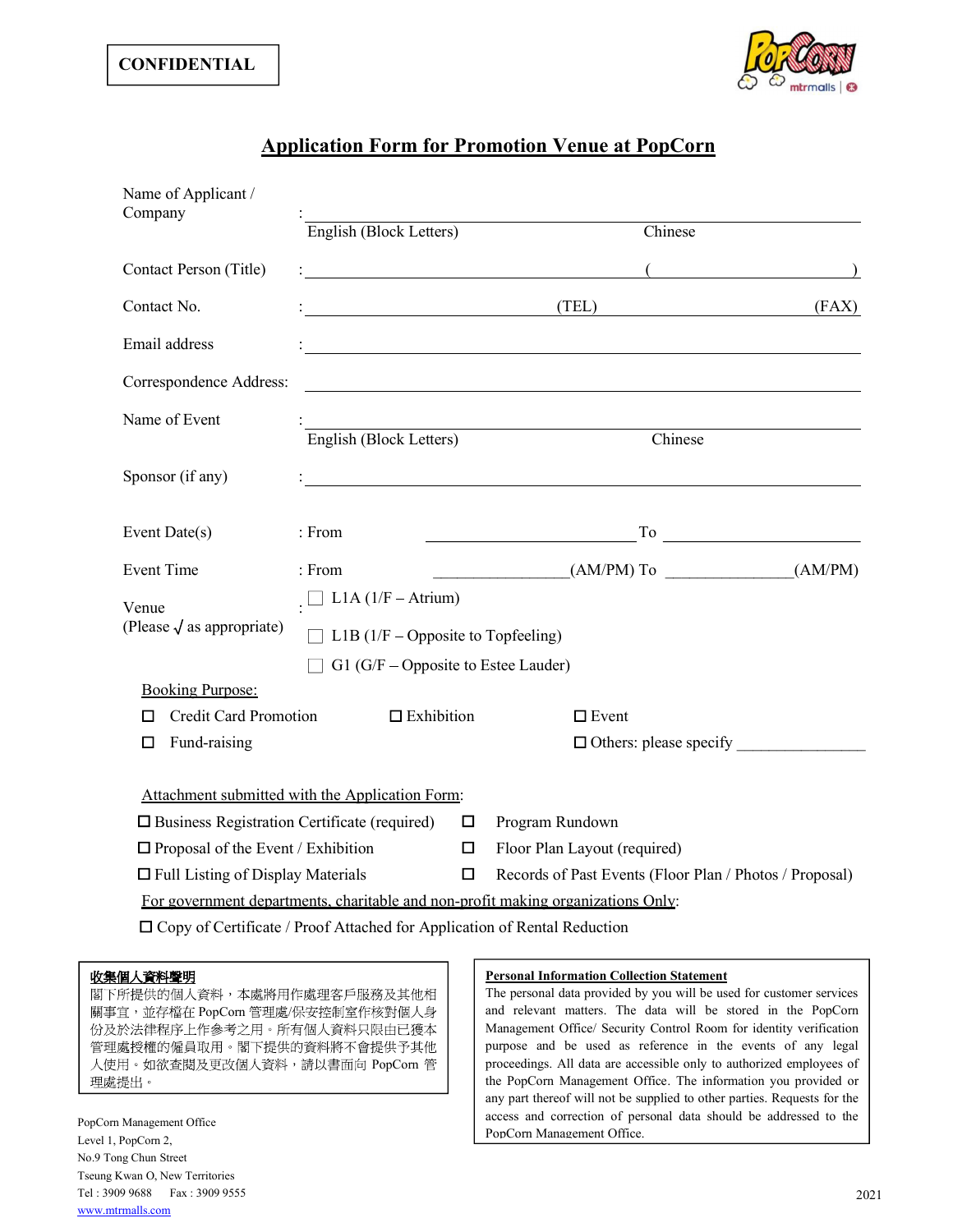

- 1. A detailed proposal about the format, purpose, content of the event / exhibition, all display materials, together with the following documents are required to be submitted for approval.
	- 1. Programme rundown
	- 2. Valid insurance certificate
	- 3. 3D layout floor plan
	- 4. Technical drawing of the floor plan with calculations endorsed by a Registered Structural Engineer
	- 5. Installation and dismantle Method Statement (in relation to item 3)
	- 6. Risk assessment report signed by a Registered Safety Officer
	- 7. Surveyor report signed by a Registered Structural Engineer
	- 8. WR1 Certificate
	- 9. FS 251 Certificate

Item 1-6 must be submitted for approval at least 2 weeks prior to the commencement date of the event. Item 7-9 must be submitted once the installation is completed.

- 2. The floor plan and layout should include elevations of each component and dimensions, i.e. height, depth and width. (The basic requirement of exhibition venue setting and on-site manpower for all credit card promotion should be referred to the attached floor plan.)
- 3. If the event / exhibition had been carried out at other shopping centres before, past reference (floor plan and photos) should be sent to the PopCorn Management Office (hereinafter, POCMO) for consideration.
- 4. The completed application form and relevant documents should be sent to: PopCorn Management Office, Level 1, PopCorn 2, No.9 Tong Chun Street, Tseung Kwan O, New Territories or email PMDA56@mtr.com.hk or via fax 3909 9555 at least 12 weeks before the date of the event.
- 5. Hanging of balloons, banners and printed matters are prohibited within the mall.
- 6. Distribution of leaflets / flyers / pamphlets / brochures / hydrogen balloon / collection of shopper's information or recruitment in any format are not allowed within the mall.
- 7. The fitting-out contractor has to supervise his employees properly and to provide sufficient insurance coverage for his employees.
- 8. All the installations must not exceed 8 feet in height. The height of exhibits is subject to the final approval of POCMO.
- 9. Carpets in appropriate sizes must be placed over the exhibition area. All wires are required to be set under the rug and fixed tidily or set within the air duct.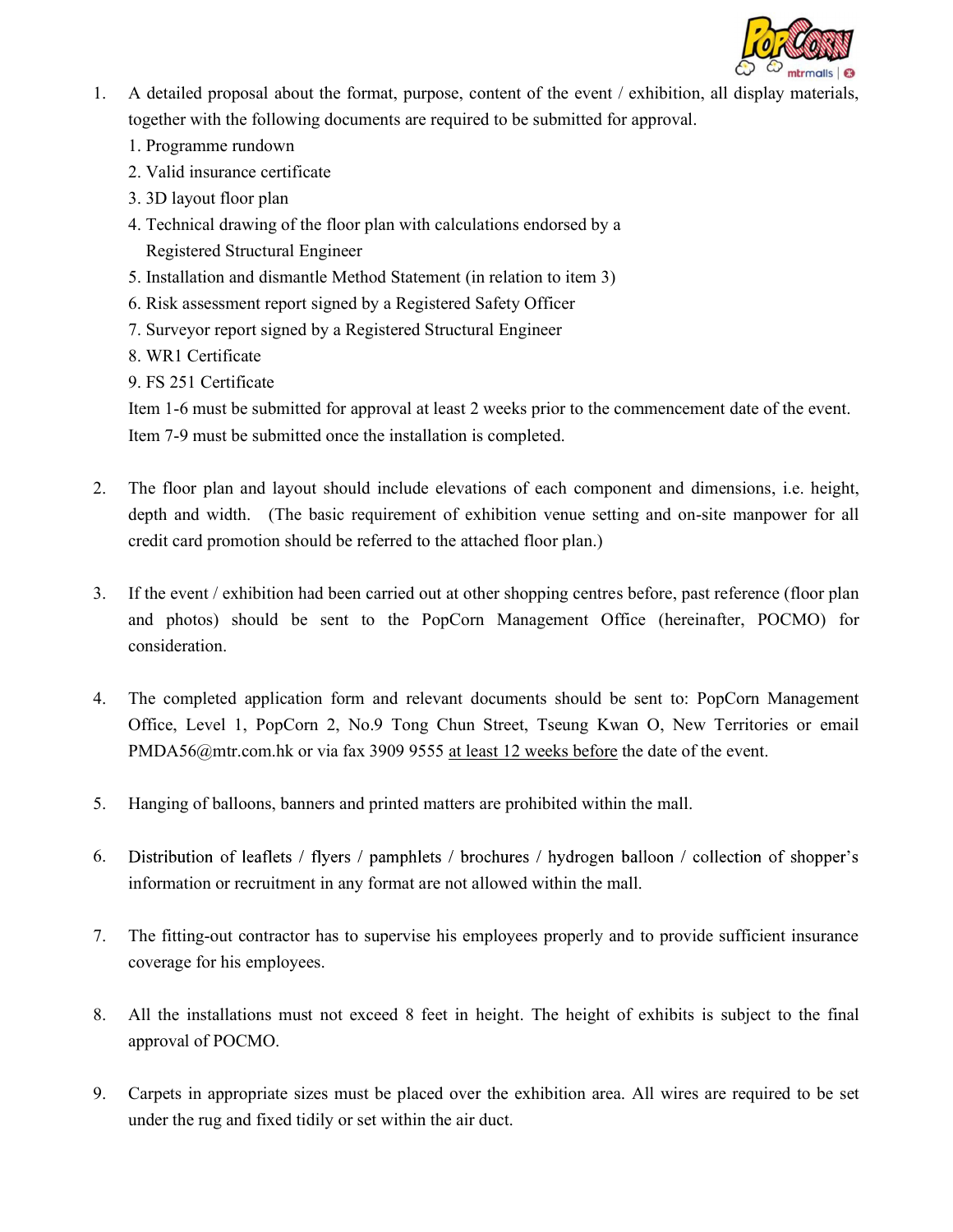

- 10. As requested by the Director of the Electrical and Mechanical Service Department, the applicant must:
	- i Employ only Registered Electrical Contractors and Registered Electrical Workers to carry out works on fixed electrical installations;
	- ii Request the Registered Electrical Contractors and Registered Electrical Workers to submit a Work Completion Certificate (Form WR1) on completion of a fixed electrical installation (i.e. after installation and testing);
	- iii Properly fix and protect all cables to prevent electrical danger and physical hazards, such as physical damage to cables, tripping of visitors by caused protruding socket outlet covers or loose cables. Proper electrical earthing and Equipotential bonding, as well as earth leakage protection, should be provided to the fixed electrical installations;
	- iv If extensions units are used ensure the plugs, socket and flexible cord comply with BS 1363 Part 1, BS 1363 Part 2, and BS 6500 / IEC 60227 respectively. In addition, the extension units should be properly protected and placed;
	- v If temporary lightings are required, ensure the luminaries comply with the requirements of IEC  $601598 - 1$  and are issued with a Certificate of Safety Compliance.
	- vi Place proper warning notices together with appropriate barriers/guards, where required, in prominent and suitable locations to alert the visitors and operations from getting access to the extension units and socket outlets.
- 11. All on-site workers should possess the Construction Industry Safety Training Certificate (Green Card), wear safety helmets (with Y-type chin straps) and safety shoes. No worker can work on the site without a green card, a safety helmet (with Y-type chin strap), reflective vests, cut resistant glove, safety shoes and a work permit issued by POCMO. POCMO reserves the right to forbid such person to enter the exhibition venue whenever deemed necessary.
- 12. Government departments, charity organizations, non-government organizations (NGOs), and non-profit making organizations must provide valid proof to POCMO if a special discount on the rental charges is requested.
- 13. POCMO has the final right and discretion to reject any application, to alter the booking schedule or re-allocate the booked exhibition venue if the circumstance warrants so. In case of the exhibitor being not satisfied with the new arrangement, the licence fee can be refunded but without interests and compensation.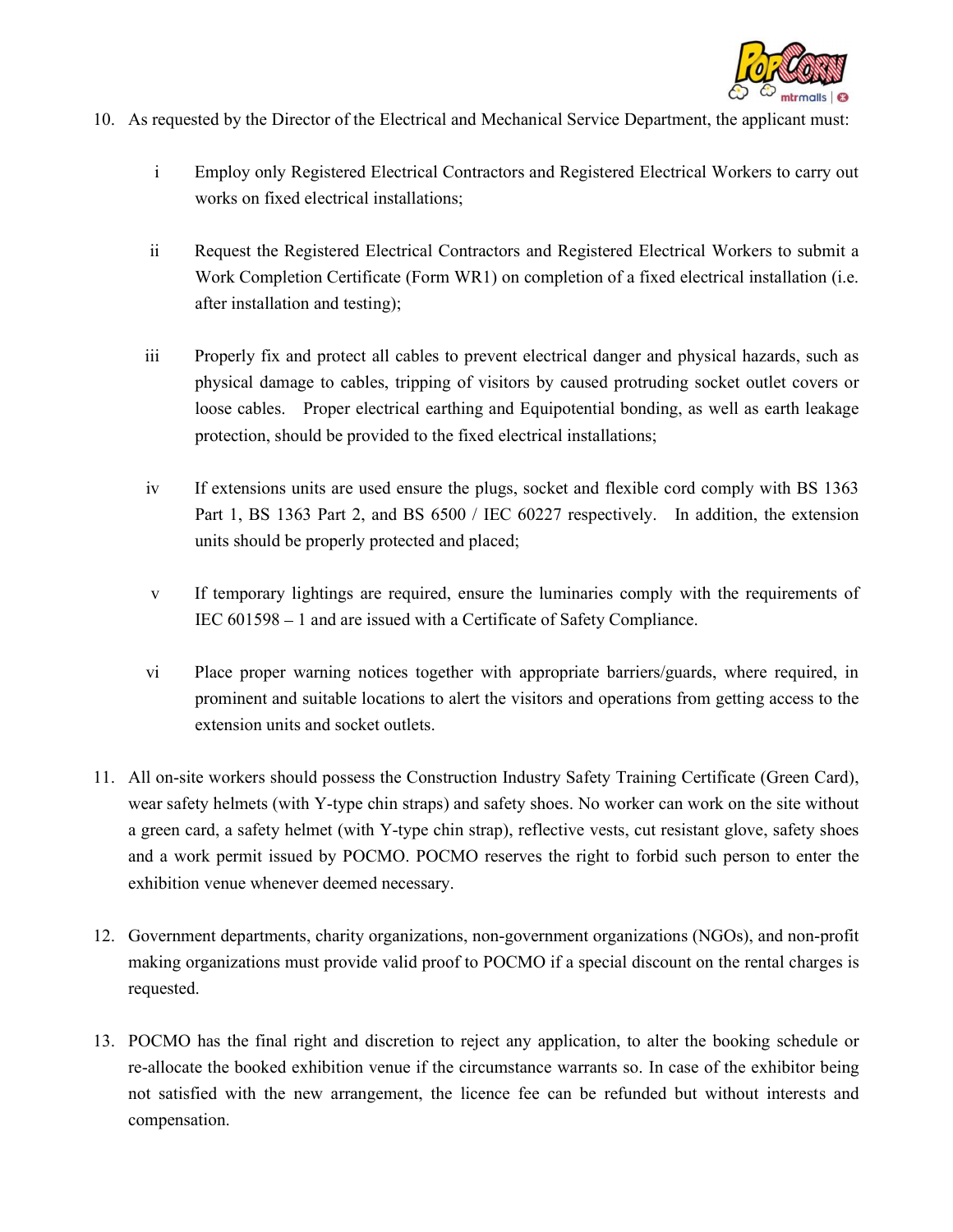

- 14. All payment and deposit should be settled upon signing of the acceptance letter. Any withdrawal of application will not be refunded.
- 15. All applicants are required to apply for public liability insurance in respect of the event covering the whole of the term. Such insurance shall provide indemnity to both the exhibitor and to MTR Corporation Limited against any public liability up to an amount of HK\$3 million in any single incident.
- 16. All applicants are required to arrange a safety supervisor to supervise the installation and dismantle works to ensure all workers on site comply with all the safety guidelines.
- 17. POCMO will not be responsible for the security and storage of any display materials or exhibits.
- 18. Prior written approval must be obtained for the use of any public address system at PopCorn.
- 19. All applicants must comply with the attached Conditions for use of Exhibition Venue at PopCorn.

In representing  $(Comparization name)$ , I submit the application with the understanding of all the above terms and agree to fulfill all the requirements stated by POCMO.

Signature & Company's chop Date